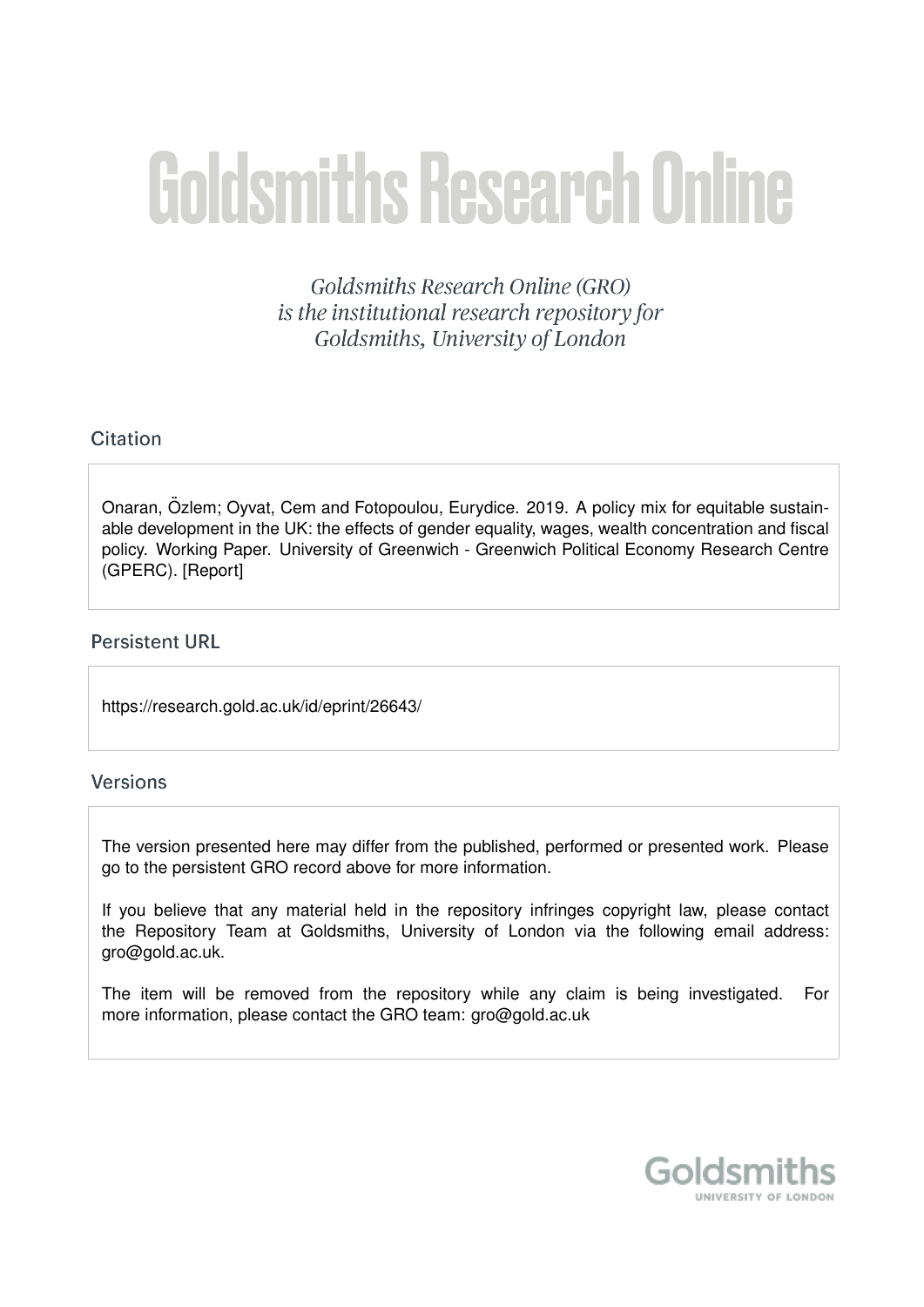

PEGFA I Institute of Political Economy, Governance, Finance and Accountability

# Policy Brief

## **A policy mix for equitable sustainable development in the UK:**

**The effects of gender equality, wages, wealth concentration and fiscal policy**

Özlem Onaran, Cem Oyvat, Eurydice Fotopoulou

**Acknowledgments:** This policy brief is based on Onaran, Ö, Oyvat, C. and Fotopoulou, E. (2019) "The effects of income, gender and wealth inequality and economic policies on macroeconomic performance in the UK", Greenwich Papers in Political Economy, No71. This paper received funding from the Rebuilding Macroeconomics, ESRC Network+. The authors are grateful for comments from Diane Elson, Sue Himmelweit, Jerome De Henau, İpek İlkkaracan and Engelbert Stockhammer and the participants of the Rebuilding Macroeconomics ESRC Social Science Festival on Women in Economics on earlier versions.

**Corresponding author:** Özlem Onaran, University of Greenwich, Institute of Political Economy, Governance, Finance and Accountability, Old Royal Naval College, Park Row, Greenwich, London SE10 9LS**,** Email:o.onaran@gre.ac.uk

**Keywords:** gender wage and employment gap, functional income distribution, wealth concentration; fiscal policy, social infrastructure, productivity, employment, growth

# Year: 2019

No: PB25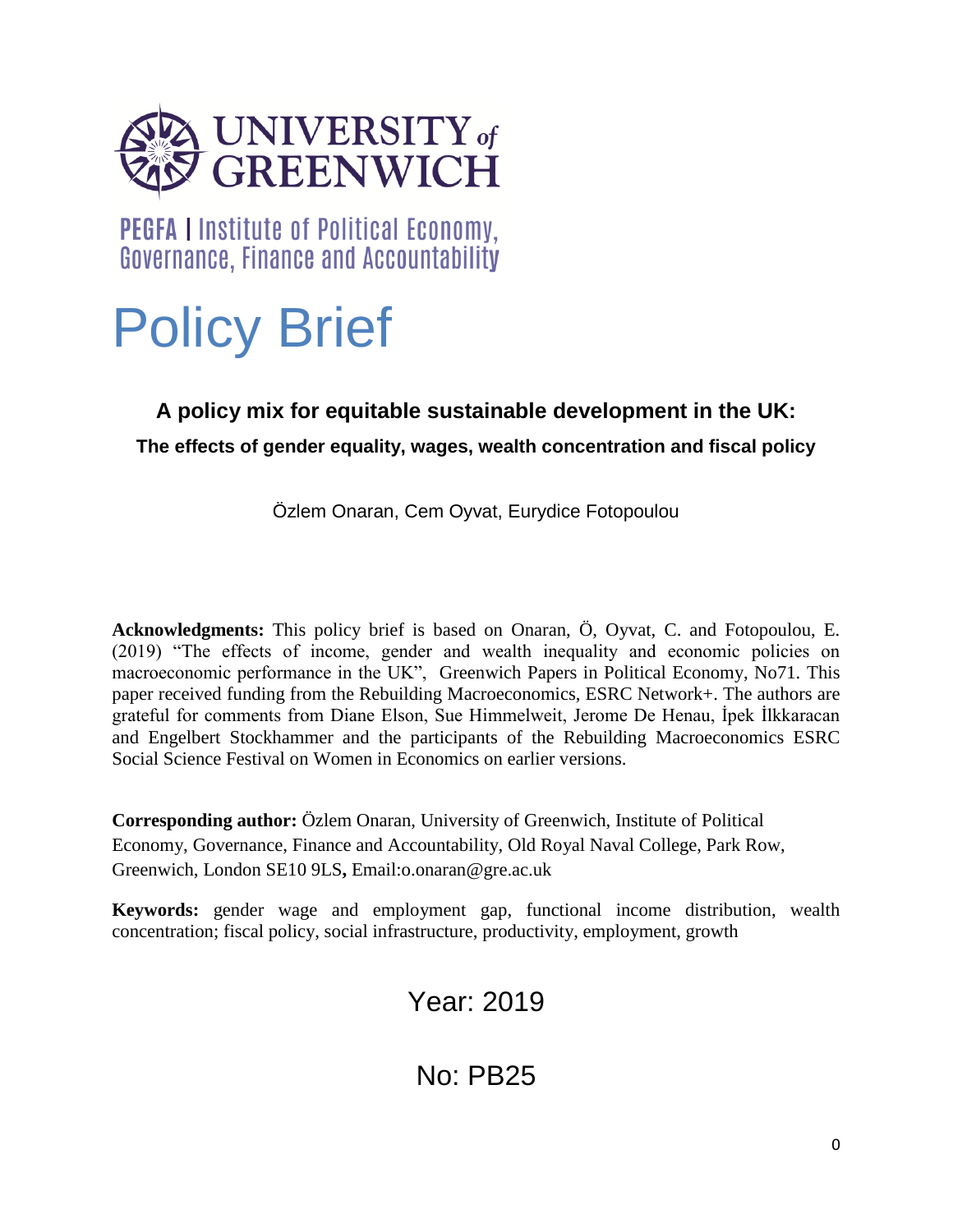#### **Abstract**

Our results summarised in this policy brief show that in order to solve the UK's inequality, ecological sustainability and productivity problems, investing in care and green economy and taxing wealth to fund this investment offers a viable policy package. We present a policy mix of social and physical public investment, increasing wages of women and men with closing the gender gaps via upward convergence, and progressive income and wealth taxation. In particular we analyse the effects of a 1% point increase in public social spending in education, childcare, health and social care, which we refer to as 'purple social infrastructure', and physical investment as a ratio to GDP, a 2% increase in female hourly wage rate, a 1% increase in male wage rate, a 1%-point increase in the tax rate on wealth, a 1%point increase in the tax rate on profit income, and a 1%-point decrease in the tax rate on wage income. As a result of this policy, we estimate that in the medium-run, GDP increases by 10.9%, women's employment increases by 9.6%, men's employment increases by 5.8%, and public debt/GDP decreases by 10.3%-point.

The positive impact of a 1%-point increase in public social investment in education, childcare, health and social care on both output (by 2.7% in the medium-run) and employment is substantial, and despite a strong positive effect on productivity, employment of both women and men increase (by 3.2% and 0.4% in the medium-run). A 1%-point increase in public social investment increases productivity (output per hour) in the rest of the economy by 3.3% percent, which provides supporting evidence that this spending functions as infrastructure investment, as it has long term benefits for the society as a whole, and it improves gender equality by socializing the unpaid invisible domestic labour of women. The increase in productivity is substantially higher in the case of public "purple" social infrastructure investment (3.3%) compared to the case of public physical infrastructure investment (0.5%).

An upward convergence in wages, i.e. increasing wages of both men and women with closing gender pay gap leads to higher GDP in both the short and the medium-run. In that sense, output in the UK is both wage-led and gender equality-led, and hence equality-led. Labour market policies such as an increase in the minimum wage or collective bargaining coverage, while at the same time enforcing equal pay legislation and aiming at higher rates of increases in occupations at the bottom end of the pay scale, where women constitute a large share of the workforce, are expected to have a positive effect on GDP. In the medium-run higher wages also lead to higher productivity. However as the effect on productivity is stronger than on output, employment may fall in the medium run, unless there is a further demand stimulus. Hence, achieving both higher wages and gender equality and employment for both men and women requires a further stimulus to demand, and an adequate mix of public investment in social and physical infrastructure can achieve equality, ecological sustainability and productivity at once.

A policy mix of only upward convergence in wages and public social infrastructure investment, i.e. higher more teachers, nurses, social care workers and pay higher hourly wage rates, has a strong positive impact on output and women's employment, but men's employment decreases in the mediumrun due to strong productivity gains. Public debt/GDP falls as an outcome of this policy mix.

A policy mix of upward convergence in wages and public investment in both social and physical infrastructure leads to a higher increase in output, and employment of both men and women increase both in the short and the medium-run. However, public debt/GDP increases marginally in the medium-run in this policy mix, and an increase in tax rates is required to improve public debt/GDP. But increasing public spending funds about half of itself by generating higher output and tax revenues. It is also worth emphasizing that private investment increases both in the short and medium-run, despite the partial negative effect of higher government borrowing thanks to the positive demand and productivity effects.

An increase in the progressivity of income taxation in the form of increasing tax rate on capital income and decreasing tax rate on labour income increases output, private investment, men's and women's employment, and decreases public debt/GDP in both the short and the medium-run. An increase in the tax rate on wealth decreases wealth concentration, and has a positive and very strong impact on output, private investment, employment and the budget balance. The results indicate that taxation of wealth is a particularly effective policy to fund purple and green public investment; e.g. inheritance tax may be a suitable tool for funding long term elderly care.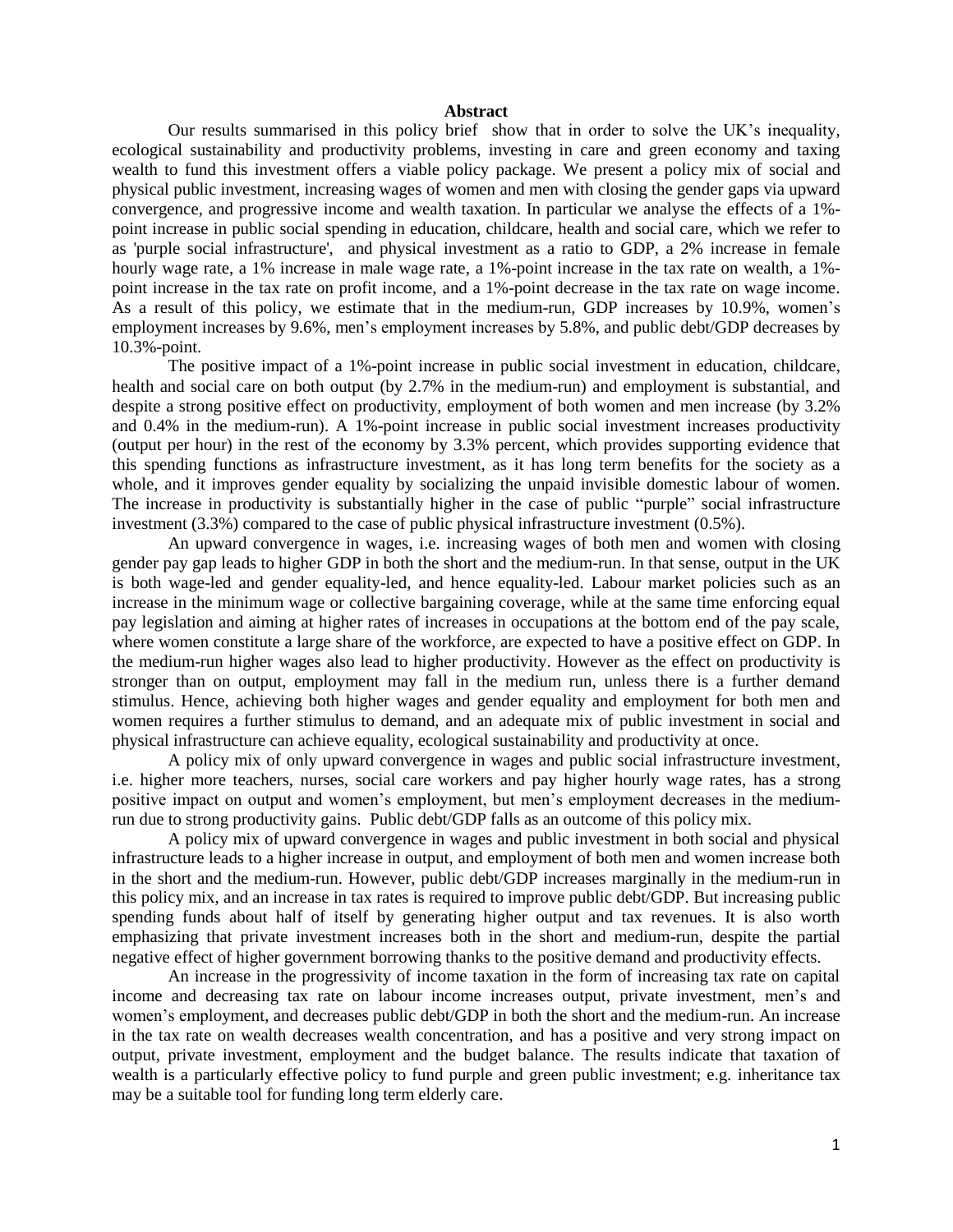#### **A policy mix for equitable sustainable development in the UK:**

#### **The effects of gender equality, wages, wealth concentration and fiscal policy**

#### **1. Introduction**

Our recent research presents the macroeconomic effects of a policy mix of upward convergence in wages, i.e. increasing wages for both women and men with closing gender pay gap, public investment in both purple social infrastructure in health, social care, education and child care, and green physical infrastructure, and progressive taxation with increasing taxes on capital income and wealth and decreasing taxes on labour income (Onaran, Oyvat and Fotopoulou, 2019). We analyse the effects of alternative policies on GDP, hours of employment of women and men, productivity (output per hour) and their implications for the ratio of public debt to GDP.

A distinctive feature of the last four decades has been a rise in multiple dimensions of inequality in the UK -a trend common in many developed and developing countries. There has been a sharp polarization of personal income distribution as well as a significant change in functional income distribution, i.e. a fall in the share of labour income in national income. There has been also a remarkable increase in wealth concentration. Figure 1 in the Appendix shows the functional income distribution, i.e. the share of wages in national income (labour compensation/GDP at factor cost, adjusted for the labour compensation for each self-employed equivalent to the average compensation of the dependent employees) and wealth concentration (share of the top 1% in total net wealth) in the UK. The share of wages in GDP fell from its peak of 0.706 to 0.584 in 1996 and despite a recovery since then, it is 4%-point below its peak at 0.665 as of 2016. Wealth concentration, measured by the share of the top 1% in total net wealth, has fallen from 0.283 in 1972 to 0.152 in 1984 and has risen sharply since then to 0.233 as of 2016.

Meanwhile, despite improvements in legal rights and education, gender gaps in income and employment remain very high and women do the vast majority of unpaid domestic care, which reinforces gender gaps in employment and wages and occupational segregation further. In 2014 women carried out 61.5% of all the hours of unpaid work at the household and 69.3% of the unpaid care work (in adult care and child care, laundry, cleaning and housework) in the UK (ONS, 2016). The high cost of childcare and elderly care mean that many women have no choice but to stay at home and act as unpaid carers for their children or elderly relatives rather than go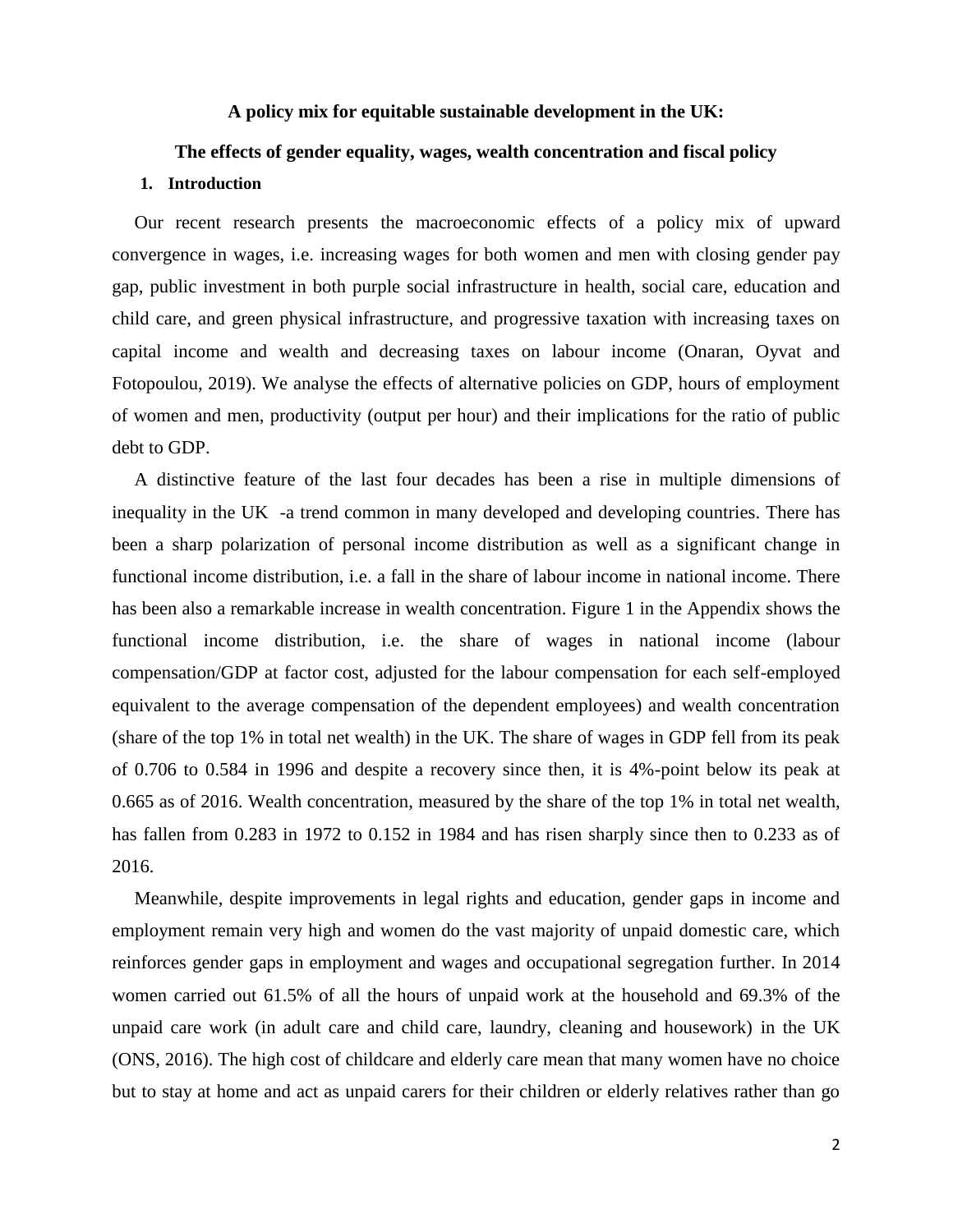back to work full time. This contributes substantially to the gender disparity in pay that we see between men and women. Despite an improvement since the early 1980s, recent gender pay gap reporting shows that men earn, on average, almost 20% more than women. Figure 2 in the Appendix presents the ratio of the hourly wage rate of men to that of women and the share of women in hours worked in health, social care, education and child care (henceforth, the social sector) and the rest of the economy in the UK. As of 2015 the hourly wage rate of men/women in the social sector and the rest of the economy are still as high as 1.313 and 1.230 respectively (own calculations based on EUKLEMS data). Women still constitute the vast majority of employment in the social sector with a ratio of 0.752 in 2015. Hence, the gender composition of hours of paid care work is similar to the composition of unpaid care work. The share of women in hours worked in the rest of the economy is still as low as 0.406 (own calculations based on EUKLEMS data).

There is a growing recognition that inequality is both economically and socially destabilizing. Furthermore, the UK's productivity lags behind other European countries, and is still well below 2008 recession levels. Our results suggest that inequalities, weak public social infrastructure and low productivity are linked, and that gender equality, higher wages, lower wealth concentration and investing in care and green economy are key to addressing the problems social, economic and ecological sustainability.

We develop a novel macroeconomic model to analyse the effects of multiple dimensions of inequalities and fiscal policies on macroeconomic outcomes, integrating i) the impact of three dimensions of inequalities –functional income distribution between wages and profits, gender inequality, and wealth concentration, and their interactions; ii) the impact of fiscal policies, particularly the effects of government spending in social vs. physical infrastructure, and different types of taxation; iii) both the demand and supply-side effects; iv) effects on both output and employment measured by hours of work of women and men. We build a three sector gendered model with social sector (health, social care, education, child care), the rest of the market economy, and unpaid care sectors and three types of factors of production -male and female labour, and capital. On the demand side, we model behavioural equations determining consumption, private investment, exports, imports and government spending. On the supply side, productivity changes in the medium-run as an outcome of changes in wages, public and private expenditure. Hours of employment in the social sector and the rest of the economy are determined by output and labour productivity in the relevant sectors, and social norms about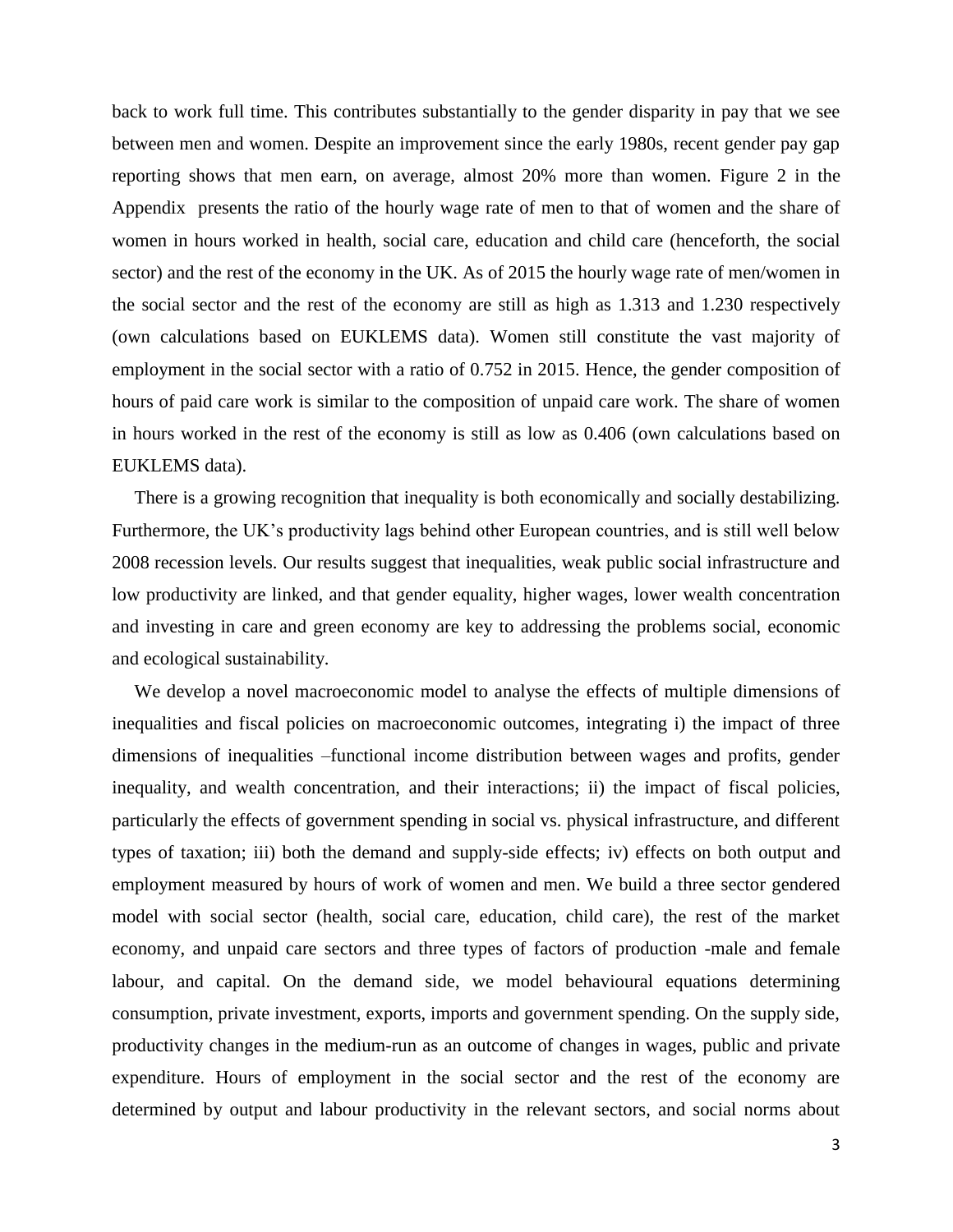occupational segregation determines hours of employment of women and men in both sectors. Wealth concentration depends on functional income distribution and wealth tax. We estimate this model econometrically for the UK using time series data for the period of 1970-2016. For the medium-run estimation of productivity we use panel data of 18 industries for the period of 1970- 2015.

The next section analyses the effects of labour market policies and public spending and taxes. The final section concludes with policy implications.

### **2. The effects of labour market policies, purple and green public infrastructure investment and taxation**

We use the empirical estimation results to analyse the effects of changes in wages, gender pay gap, different types of public spending, and taxes. Different types of inequalities interact, in particular i) changes in wages affect functional income distribution between wage and profit income, and ii) changes in the share of profit (after-tax) in national income as well as wealth tax affect wealth concentration. In each case we analyse the case where the increase in the wage rate, public spending/GDP or tax rates take place in the first period (the short-run), and then the relevant variables stay constant in the next period in order to compare the effects in the short and medium-run.

Table 1 in the Appendix shows the total effects of changes in wages and gender pay gap on the components of aggregate demand (consumption in social services and the rest of the economy, private investment, exports, imports, government investment in social and physical infrastructure and government current spending, all as a ratio to GDP), GDP, hours of employment (total as well as of women and men) and public debt as a ratio to GDP. The effects are after considering the multiplier effects of any initial change on demand. The medium-run (MR) is defined as the cumulative of the effects in the short-run (SR) and the next period when productivity in the rest of the economy (N) changes endogenously.

Scenario (A) presents the effects of a 1% increase in both female and male hourly (real) wage rate in N; scenario (B) presents the effects of a 1% increase in only female wages in N with constant male wages; i.e. closing the gender pay gap in N by 1% (1% decline in  $\alpha^N$ ). In both cases, taking into account both demand and productivity effects, all components of demand except exports increase both in the short and the medium-run. Exports decrease as an increase in wages in N lead to a decline in the profit share. Private investment increases despite a decline in profitability due to demand effects. The multiplier is 2.234. In scenario (A), GDP increases by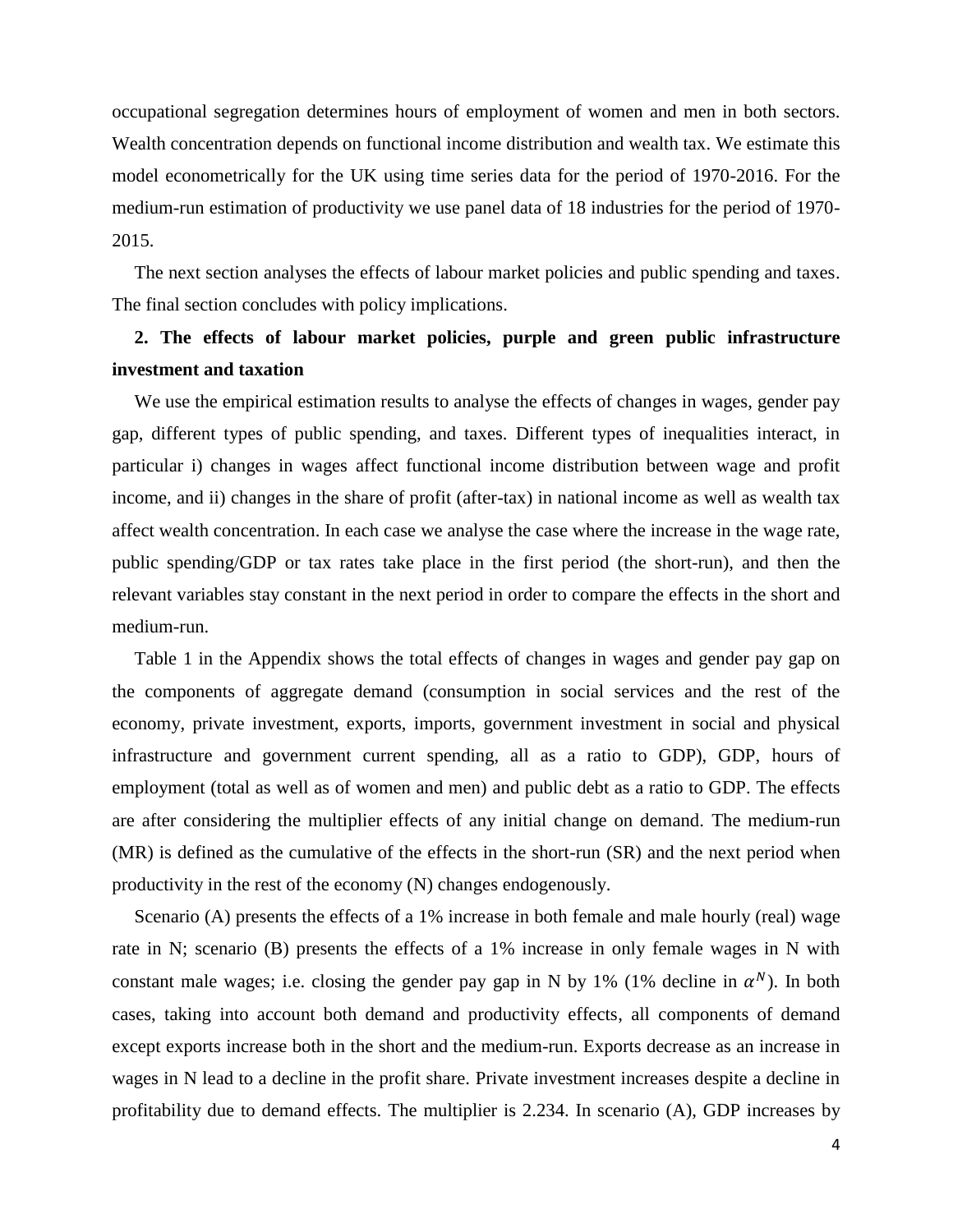0.244% in the short-run and by 0.146% in the medium-run; hence the economy is wage-led, although the effect is economically small. The increase in GDP the medium-run in all scenarios is smaller as in the next period the increase in productivity in N leads to a decline in employment in N and therefore offsets some of the demand effects.

In scenario (B), GDP increases by 0.062% in the short-run and by 0.027% in the medium-run; hence the economy is gender equality-led, but the effects are even smaller than in the case when both wages increase.

Hours of employment of both men and women increase in the short-run in both scenarios (A) and (B), but decrease in the medium-run (by 0.556% in (A) and 0.105% in (B)) as the productivity increase in N in the medium-run (0.812% in (A) and 0.153% in (B)) is stronger than the increase in GDP.

Scenario (C) presents the effects of a 1% increase in both female and male wages in the social sector (health, social care, education and child care,  $H<sup>1</sup>$ ) and scenario (D) presents the effects of a 1% increase in only female wages in H with constant male wages; i.e. closing the gender pay gap in H by 1% (1% decline in  $\alpha^H$ ). Demand increases again with both higher wages and gender equality both in the short and the medium-run. Compared to the effects of increasing wages in N, the total effects on GDP are higher for a variety of reasons: The increase in consumption in H is higher because a rise in wages in H have a more substantial effect on the female wage bill and the marginal propensity to consume in H out of the female wage income is higher compared to the male wage income. The increase in private investment is higher because a rise in wages in H does not squeeze private profits. For this reason, the rise in imports in the short run is smaller and exports do not fall in the short run and increase in the medium-run, as a rise in productivity in N by 0.433% increases the profit share. The multiplier is 2.245. In scenario (C) GDP increases by 0.427% in the short-run and by 0.333% in the medium-run, and in Scenario (D) GDP increases by 0.298% in the short-run and by 0.232% in the medium-run. In both scenarios, employment of women increases not only in the short-run but also in the medium-run albeit by a small amount (0.022% and 0.012% respectively), but the employment of men increase only in the short-run and decreases slightly in the medium-run due to productivity gains in the rest of the economy (by 0.071% and 0.054% respectively).

l

<sup>&</sup>lt;sup>1</sup> The increase in hourly real wage rate in N and H in GBP is comparable. A 1% increase in female wages in H and N are £0.18 and £0.17 respectively, and a 1% increase in male wages in H and N are £0.24 and £0.21 respectively in 2015.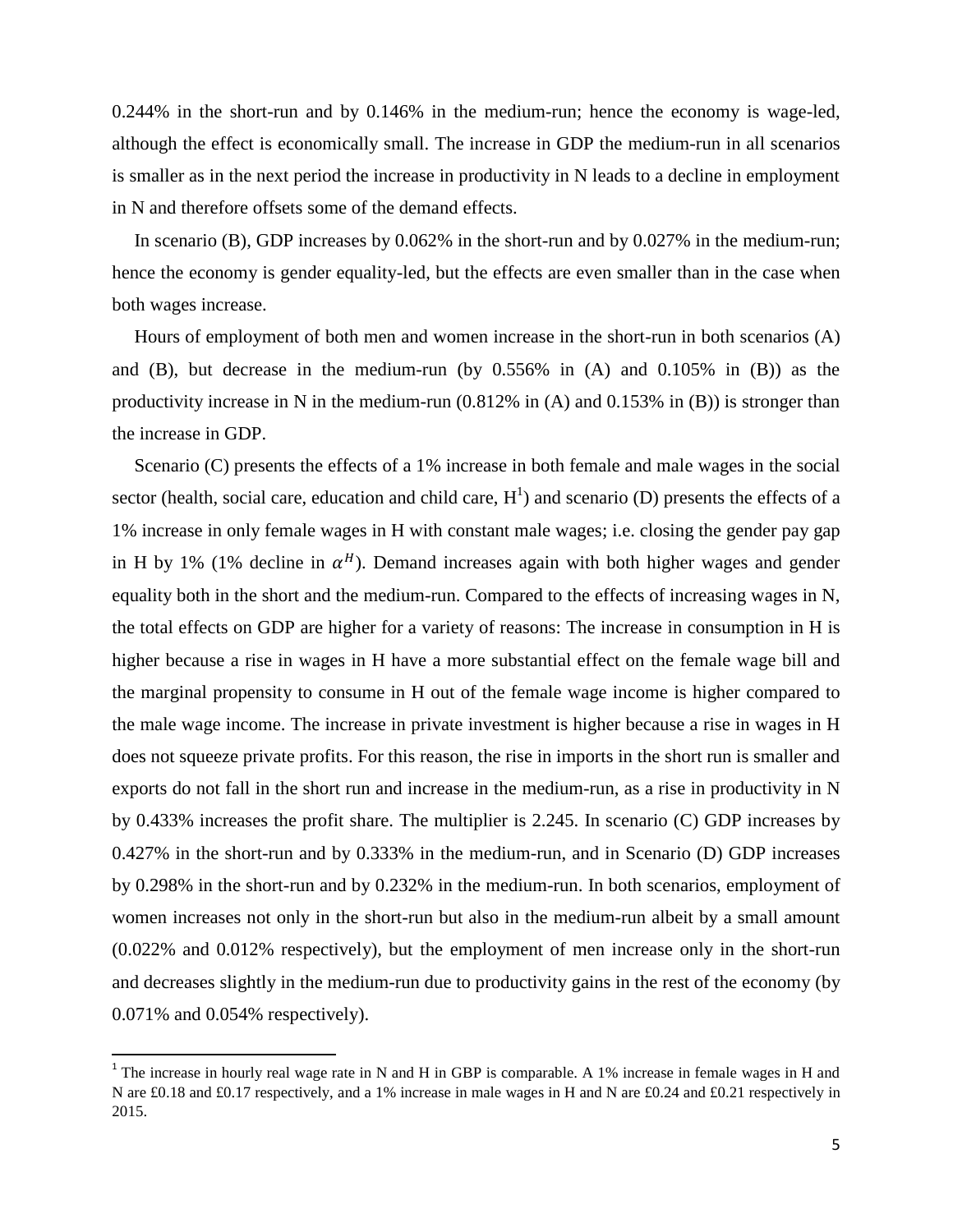Finally, scenario (E) presents the effects of a 1% increase in female and male wages in both N and H, which is the sum of the effects in scenarios (A) and (C), and (F) presents and upward convergence scenario of closing the gender pay gaps with female wages increasing faster than male wages, i.e. a 2% increase in female wages and 1% increase in male wages in both N and H, which is the sum of the effects in simulations (A), (B), (C) and (D). An example of the latter scenario would be to increase average wages via an increase in the minimum wage or collective bargaining coverage while at the same time enforcing equal pay legislation and aiming at higher rates of increases in occupations at the bottom end of the pay scale, where women constitute a large share of the workforce. In the upward convergence scenario, GDP increases by 1.030% in the short-run and by 0.736% in the medium-run, but despite an increase in employment of both women and men in the short run, employment decreases in the medium-run for both (by 0.528% for women and 0.865% for men). Total employment, as well as employment of both men and women, are wage-led and gender equality-led in the short-run but not in the medium-run when wages increase in both sectors.

Along with the increase in GDP, public debt as a ratio to GDP decreases in all scenarios, including in (C)-(F), all of which include a direct increase in public social infrastructure spending via higher wage rates in H; e.g. in (F) public debt/GDP decreases by 0.354%-points in the short-run and 0.327%-points in the medium-run.

Table 2 in the Appendix shows the total (post-multiplier) effects of fiscal policies. Scenario (A) presents the effects of a 1%-point increase in public social infrastructure investment as a ratio to GDP  $(\kappa^H)$ , i.e. higher hours of employment in H (e.g. more teachers, nurses, social care workers) with a constant wage rate in H. Following Ilkkaracan (2013), who coined the term "purple" economy for public social infrastructure to chime with the green economy, we label this policy as purple public social infrastructure investment. Scenario (B) presents the effects of a 1%-point increase in public physical infrastructure investment/GDP  $(\kappa^G)$ . To indicate the priority of investment in renewable energy, public transport, and housing insulation we label this investment as green public investment. In both cases, all components of demand increase, and the increase in the medium-run is slightly smaller due to the increase in productivity.

A 1%-point increase in public investment in social infrastructure increases productivity (output per hour) in the rest of the economy by 3.3% percent in the medium run. The high effect of public spending in education, childcare, health and social care on productivity in the rest of the economy provides supporting evidence that this spending serves the purpose of infrastructure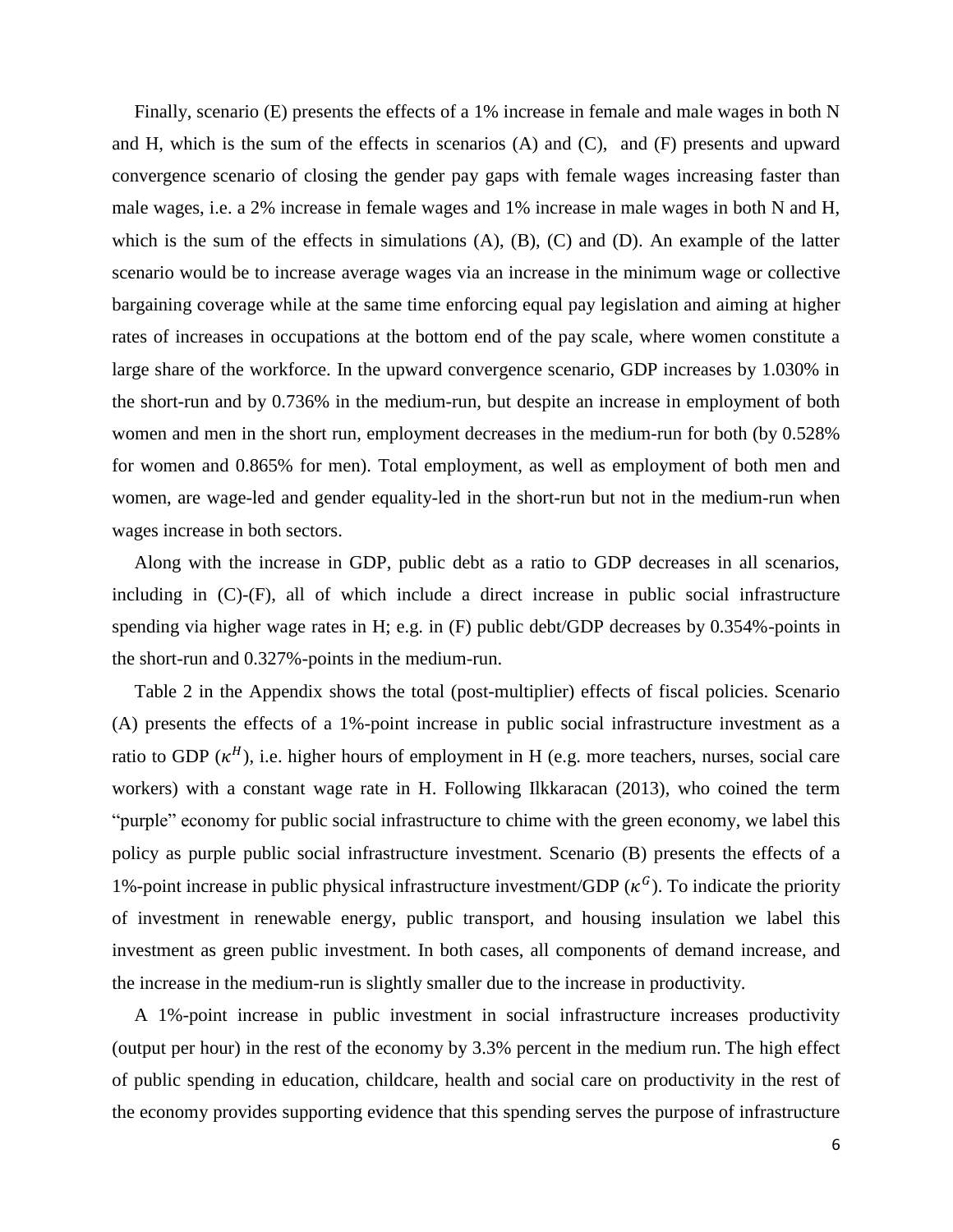investment. The increase in productivity is substantially higher in the case of higher social infrastructure investment (3.272%) compared to the case of higher physical infrastructure investment (0.510%). This is mostly due to the strong direct positive impact of social infrastructure on productivity as well as the higher rate of increase in household consumption in H, as more jobs are created for women in scenario (A) in H, which predominantly hires women. In the case of higher social infrastructure spending, GDP increases more (3.585% in the shortrun and 2.707% in the medium-run) than the case of physical infrastructure investment (2.046% in the short-run and 1.999% in the medium-run) not only in the short-run but also the mediumrun. The GDP and employment impact are substantially higher than the effects of increasing wages by 1% in Table 1. Despite productivity increases, employment increases not only in the short-run but also the medium-run for both men and women in both scenarios. However, the increase in women's employment is much stronger compared to men in the case of social infrastructure investment due to occupational segregation and concentration of women in the social sector. Women's employment increases by 6.722% in the short-run and 3.238% in the medium-run while men's employment increases by 4.437% in the short-run and only 0.420% in the medium-run in the case of public purple social infrastructure investment, whereas in the case of public physical infrastructure investment employment of both men and women increase at a rather similar rate (2.210% for women and 2.109% for men in the short-run and 1.764% for women and 1.576% for men in the medium-run).

In both scenarios, public debt/GDP decreases in the short-run (by 0.981%-point in (A) and 0.213%-point in (B)) but increases marginally in the medium-run (by 0.497%-point in (A) and 0.550%-point in (B)). But even in the medium-run, increasing public spending funds about half of itself by generating higher output and tax revenues. It is also worth emphasizing that private investment increases overall, despite the partial negative effect of higher government borrowing thanks to the positive demand and productivity effects.

Scenario (C), (D) and (E) in Table 2 present the effects of a 1%-point increase in the implicit tax rate on capital income, wealth and labour income respectively. Increasing taxes on both capital and labour income lead to a decline in all components of demand and overall GDP, productivity in N as well as employment for both men and women in both the short and the medium-run. However, the negative effects on demand are much larger in the case of taxes on labour, even in the case of private investment, owing to a stronger negative effect on demand and productivity in N, and thereby public debt/GDP increases in the medium-run despite a rise in the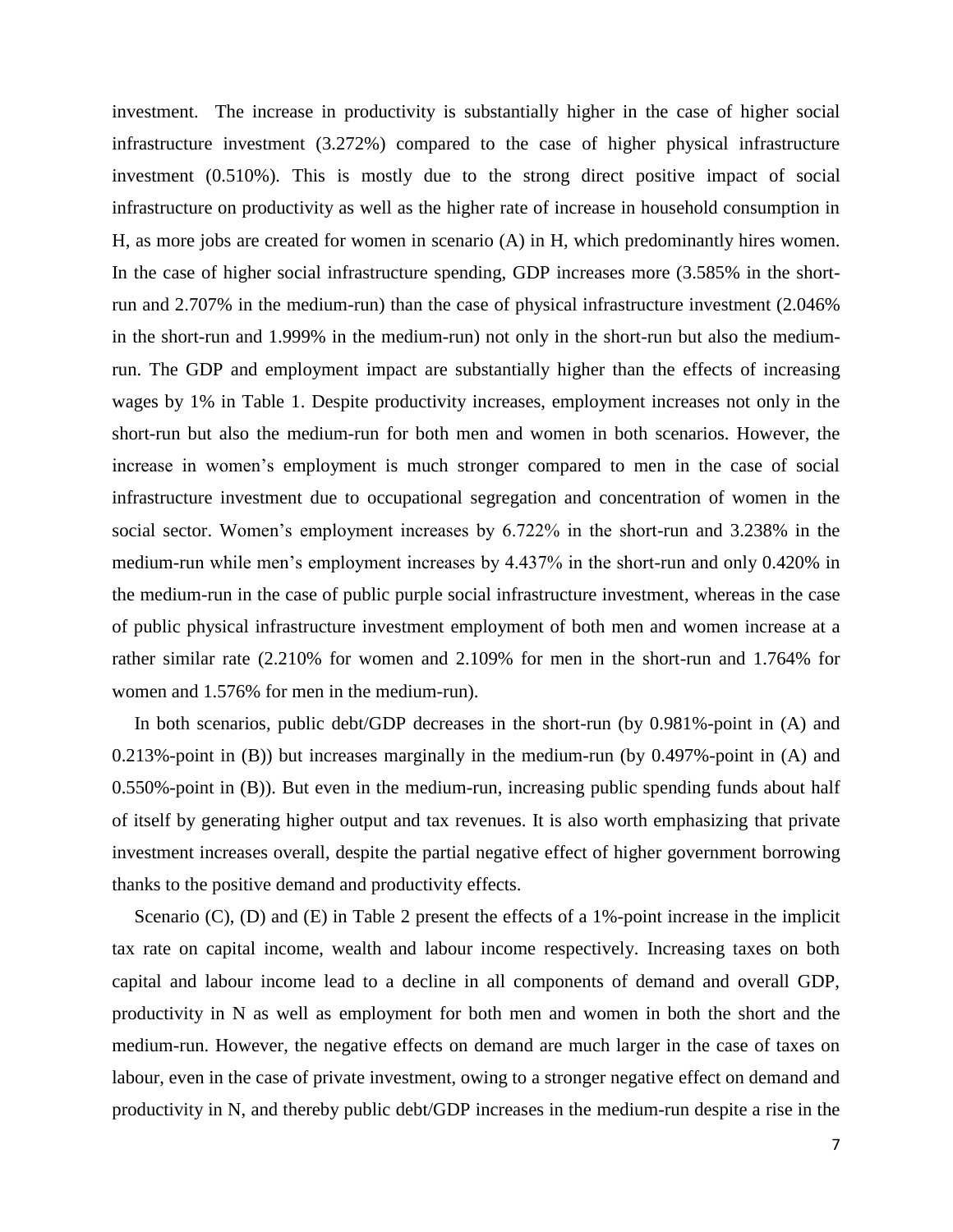tax rate. In contrast, a 1%-point increase in the implicit tax rate on wealth has positive and very large effects on both GDP and employment of men and women; however, we have to emphasize that a 1%-point increase in the implicit tax rate on wealth is almost doubling the current rate, which stands at 0.989% in 2016 taking it back to its peak in 1970; hence an economically much more substantial increase than the 1%-point increase in the implicit tax rate on capital income. The most important effect of increasing wealth tax by 1%-point is the fall in wealth concentration (the ratio of the net private wealth of the top 1% to total net private wealth) by 0.876%-point, which in turn decreases the net private wealth of the top 1% and increases the net private wealth of the bottom 99% in both the short and the medium-run. Both of these developments lead to a significant increase in private investment due to the positive effect of the increase in the wealth of the bottom 99% and the fall in the wealth of the top 1% as well as higher consumption due to higher marginal propensity to consume in N out of the wealth of the bottom 99% . As a consequence, GDP increases by 0.902% in the short-run and 4.285% in the medium-run; total employment increases by 0.949% in the short-run and 4.134% in the mediumrun with comparable effects for both men and women. Public debt/GDP falls by 4.264%-point in the short-run and 10.268%-point in the medium-run

Finally, in Table 3 in the Appendix we present the impact of policy mixes. Scenario (A) shows the effects of a 1%-point increase in purple public social infrastructure investment/GDP and closing the gender gaps via an upward convergence with a 2% increase in female wages and a 1% increase in male wages in both N and H. This sums up the effects in scenarios (A) in Table 2 and (F) in Table 1. GDP increases substantially in both the short-run (4.615%) and the medium-run (3.443%). Employment of women increases both in the short-run and the mediumrun (7.835% and 2.710% respectively); however, employment of men increases only in the shortrun (5.500%) but decrease in the medium-run (0.445%) due to productivity gains in N, where most male employment is generated. Public debt/GDP decreases (by 1.543%-point in the shortrun and 0.010%-point in the medium-run) when fiscal expansion takes the form of both hiring more people and paying them a higher hourly wage rate in H combined with increasing wages and gender equality in also the rest of the economy.

Scenario (B) in Table 3 adds to (A) also a 1%-point increase in public green physical infrastructure investment/GDP  $(\kappa^G)$ . Hence, scenario (B) is the case of purple and green public investment and upward convergence in wages, summing up the effects in scenarios (A) and (B) in Table 2 and (F) in Table 1. The effects on GDP are even stronger than in policy mix (A) and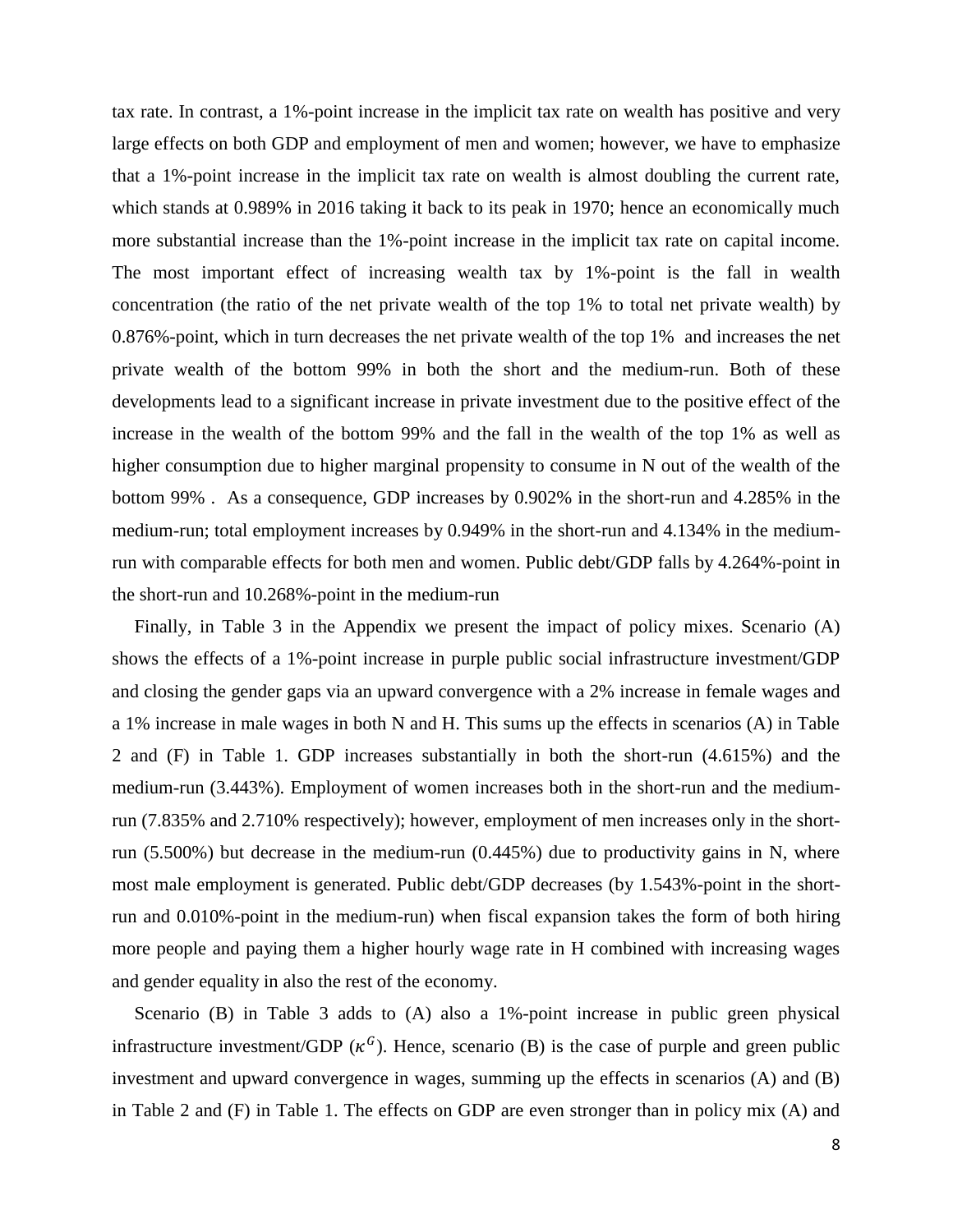employment of both men and women increase both in the short (7.609% and 10.044%) and the medium-run (1.132% and 4.475%).

To summarize, the effects of higher wages and gender equality on GDP are positive in both the short and the medium-run, albeit small; however, the effect of higher wages and gender equality on productivity is much stronger in the medium-run and therefore the impact on employment is negative. Hence, achieving both higher wages and gender equality and employment for both men and women requires a stimulus to demand in the form of higher public spending in both H and N. However, in this scenario, while public debt/GDP decreases in the short-run (1.756%-point), it increases marginally in the medium-run (0.540%-point).

Scenario (C) in Table 3 presents a policy of progressive income taxation, i.e. increasing tax rates on capital income and decreasing tax rates on labour income by 1%-point, which is equivalent to the effects in simulations (C) minus (E) in Table 2. This leads to higher GDP, private investment, and employment for both men and women and lower public debt/GDP in both the short and the medium-run. In the medium-run, GDP increases by 1.129%, women's employment increases by 0.840%, men's employment increases by 0.698% and public debt/GDP decreases by 0.531%-point.

Finally, scenario (D) in Table 3 presents a policy mix of purple and green public investment, upward convergence in wages, and progressive income and wealth taxation via a 1%-point increase in public social and physical infrastructure investment/GDP ( $\kappa^H$  and  $\kappa^G$ ) and closing the gender gaps via upward convergence in wages with a 2% increase in female wages and a 1% increase in male wages in both N and H, a 1%-point increase in the tax rate on profit income  $(t^R)$ , a 1%-point decrease in the tax rate on wages  $(t^W)$  and a 1%-point increase in the tax rate on wealth  $(t^{PW})$ , which is equivalent to the effects in simulations (A) plus (B) plus (C) plus (D) minus (E) in Table 2 plus (F) in Table 1. In the medium-run, GDP increases by 10.856%, women's employment increases by 9.607%, men's employment increases by 5.836%, and public debt/GDP decreases by 10.259%-point. The results indicate that taxation of wealth is a particularly effective policy to fund purple and green public investment; e.g. inheritance tax may be a suitable tool for funding long term elderly care.

#### **3. Further policy implications**

The high effect of public spending in education, childcare, health and social care on productivity in the rest of the economy provide evidence that this spending functions as infrastructure investment. Our analysis challenges conventional thinking about the categorization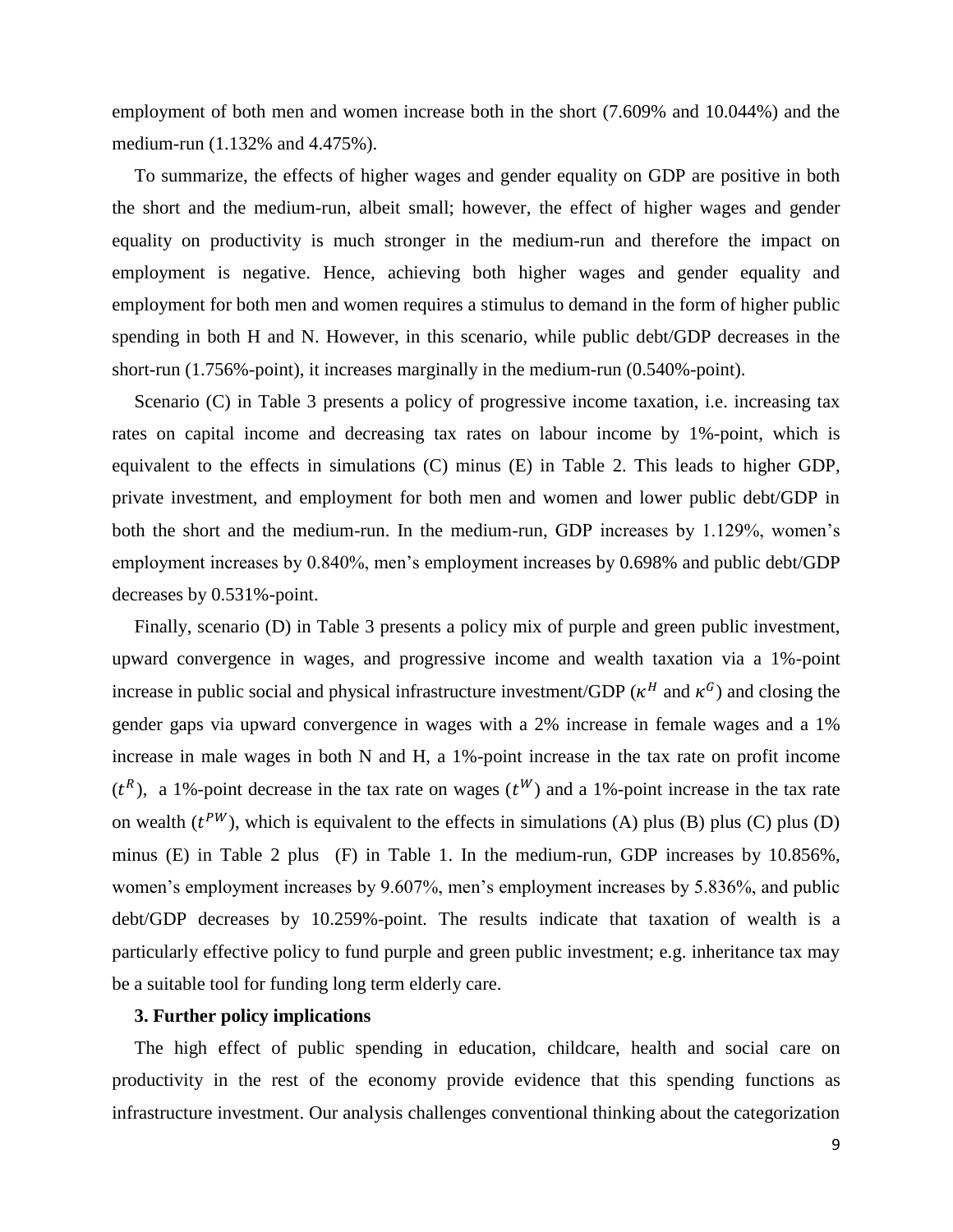of public spending in health and social care, education and child care in national accounts. Day to day spending in these sectors, e.g. wages of teachers, nurses or social care workers, is considered as current spending, thus not as investment, in our national accounts; however public spending in these social sectors has long term benefits to the society as a whole, with substantial productivity impact in all other sectors of the economy by increasing the skills, health and innovative capacity of people (Elson, 2016, 2017; Women's Budget Group, 2015). Improving the quality of childcare and early years education would develop the cognitive and creative capacity of our children, increasing their future productivity. Crucially, they improve gender equality, and reverse one of the most persistent dimensions of inequality in our societies, as they provide crucial services which are otherwise provided by the unpaid invisible domestic labour of women. Public supply of these services helps women to participate in social and economic life more equally. This in turn further increases productivity by unleashing the hidden potential of women. Moreover, in the current gendered occupationally segregated labour markets, these sectors employ predominantly women, and more social public spending helps closing the gender gap in employment. Women spend a higher proportion of their income on things that benefit the wellbeing of their children, such as health, education and healthy nutrition, so as women earn more, the positive effect on long-term productivity would be compounded.

Recognizing the vast amount and importance of the time women spend on unpaid care at the household, which is not accounted for in the standard national accounts and measures such as GDP, is crucial for designing policies to increase gender equality. A fiscal policy stance, which aims to publicly provide the necessary social services, would radically decrease the amount of unpaid domestic care. E.g. universal free child care and nurseries open for sufficiently long hours benefit mothers and fathers by giving them an equal chance to balance work and life, and also benefit the society by decreasing inequality between children from different backgrounds, and improving the creative capacity of children. Needless to say there will always be the need and desire for care provided by family members for children or the elderly in the domestic private sphere; regulations such as parental leave for both mothers and fathers, and working time arrangements that facilitate combining care and work for both men and women should ensure that time for caring can be equally shared between men and women.

Progressive taxation, which improves after tax equality in terms of income, wealth and gender, is also important in the context of public spending on non-means-tested services such as universal health and social care, education and child care. A higher tax rate on higher incomes is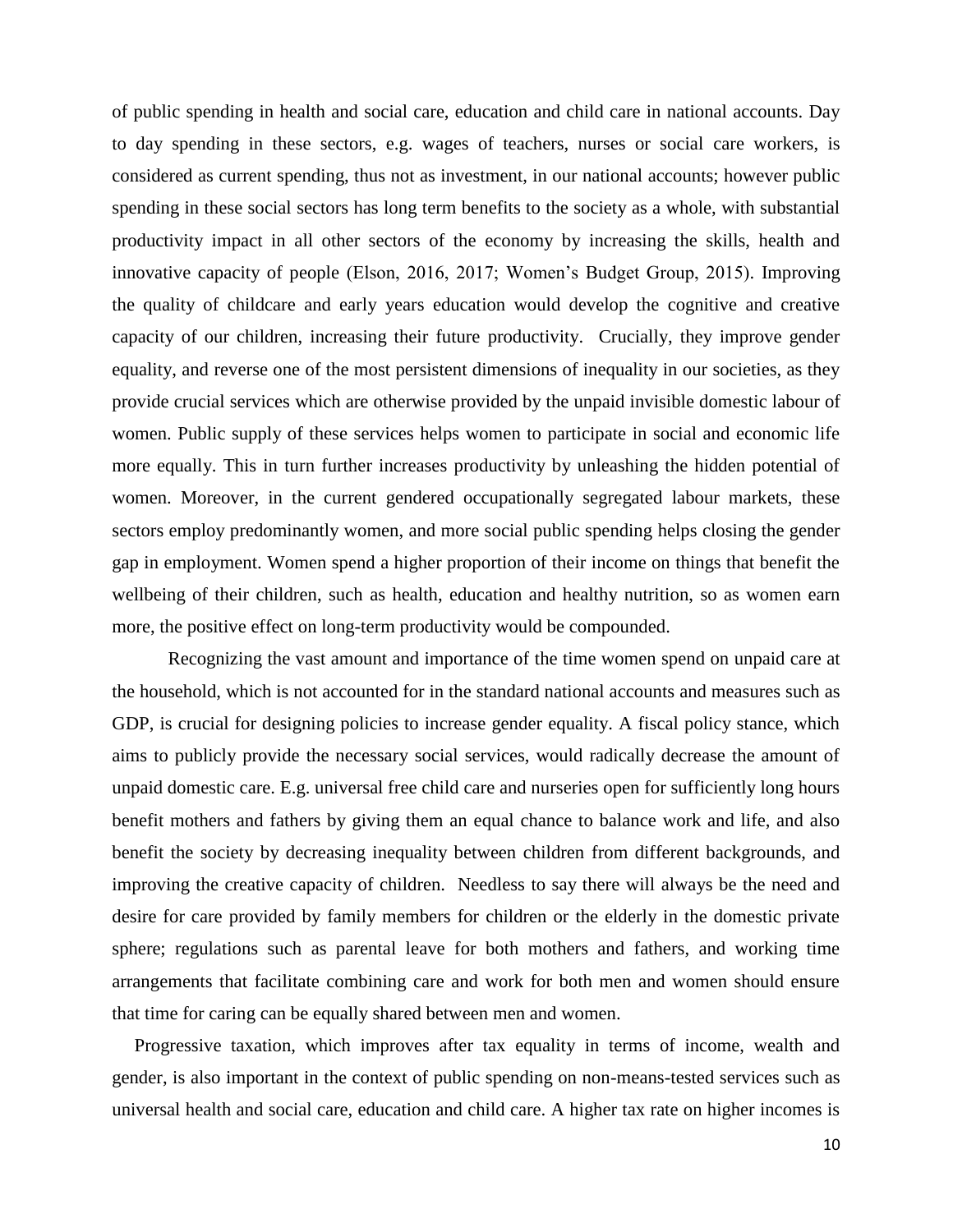a way for those who can afford to contribute more towards universally provided public services. The results further indicate that taxation of wealth is a particularly effective policy to fund purple and green public investment; e.g. inheritance tax may be a suitable tool for funding long term elderly care.

In this paper, we analysed the effect of the various labour market and fiscal policies on hours of employment of women and men; however, we did not analyse the changes in working time regulations. A change in labour market regulation leading to a shortening of the working week, where a given number of hours of employment can be shared among a higher number of employees is a further step for equitable sustainable development. A scenario of upward convergence in hourly wage rates along with a downward convergence in weekly working hours between men and women, i.e. men working shorter hours than the current circumstances, while more women increasing their hours of work, is expected to reduce both gender pay and employment gaps. Higher hourly wage rates may make a reduction in weekly working hours appealing for the current full-time employees, and the provision of high quality public social care infrastructure may make higher hours of work appealing for the current part-time workers, who are predominantly women.

Changes in employment patterns and gender gaps can have further crucial effects on gender norms, which can further transform occupational and sectoral gender segregation.

There is also an important complimentarity between gender equality, shorter working hours and green development (Onaran, 2016; İlkkaracan, 2013). A larger proportion of the society's time spent caring for each other is also a greener alternative, whether that is in paid or unpaid time, as these activities are much lower in terms of their carbon intensity. Furthermore social infrastructure services are very labour-intensive and therefore public investment in this area is a vehicle for generating more employment for a given rate of growth in national output —a target more consistent with low carbon emissions.

These findings hint at policy insights to address some urgent destabilizing economic and social issues in the UK and the world such as stagnation in productivity, unemployment, unhealthy growth driven by private debt or demographic and care crisis. An appropriate mix of the labour market and fiscal policies may help to tackle the multiple dimensions of inequalities with an aim to achieve a sustainable economy, environment and society.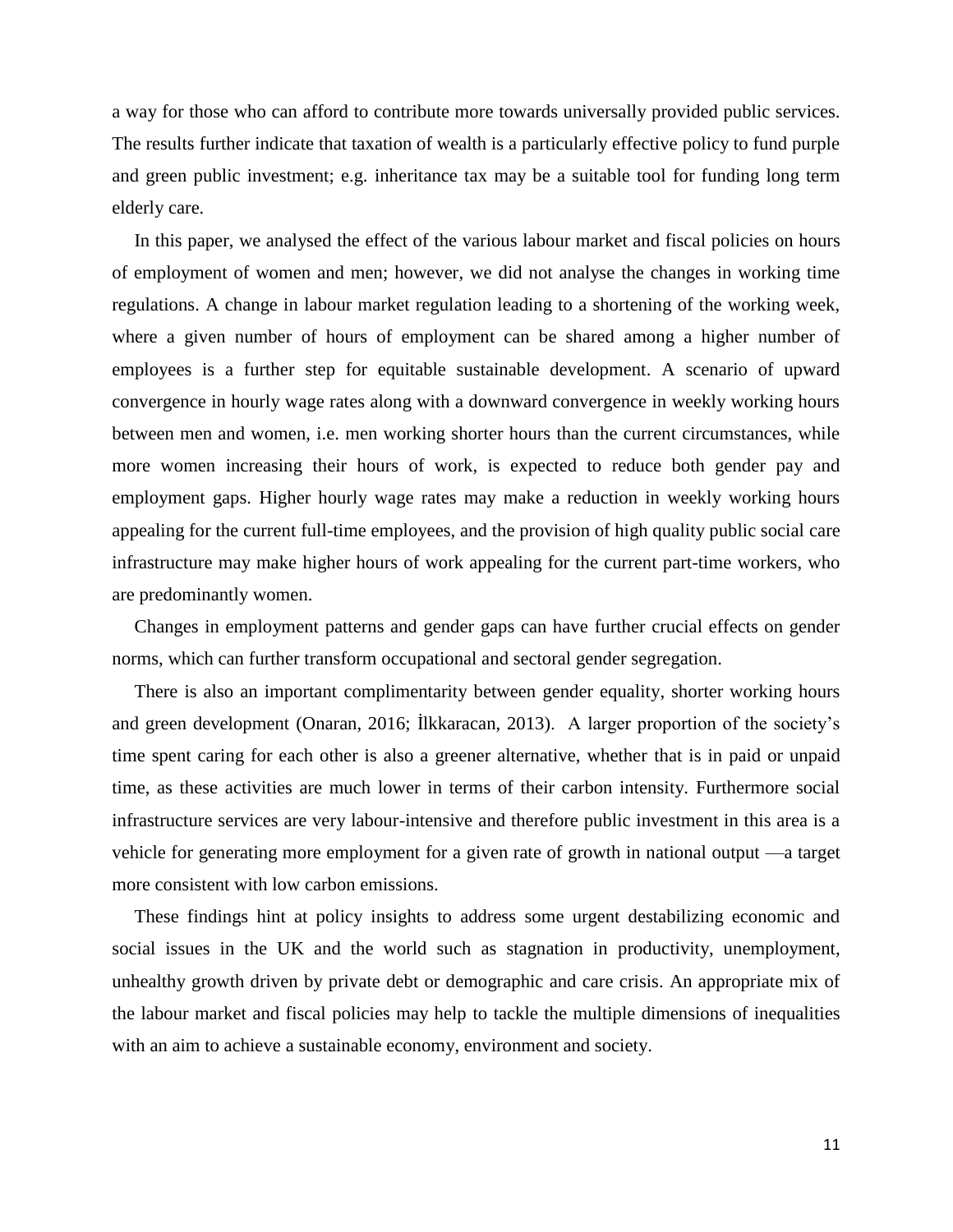#### **Appendix**

**Figure 1: The share of wages in GDP (adjusted, at factor cost) and wealth concentration** 



**(share of top 1% in total net wealth) in the UK**

**Figure 2: The ratio of hourly wage rate of men/women (α) and share of women in hours worked (β) in the social sector (H) and the rest of the economy (N) in the UK**



Source: Own calculations based on EU KLEMS database. Based on Onaran et al. 2019.

Source: AMECO for wage share and WIID for wealth concentration, based on Onaran et al. 2019.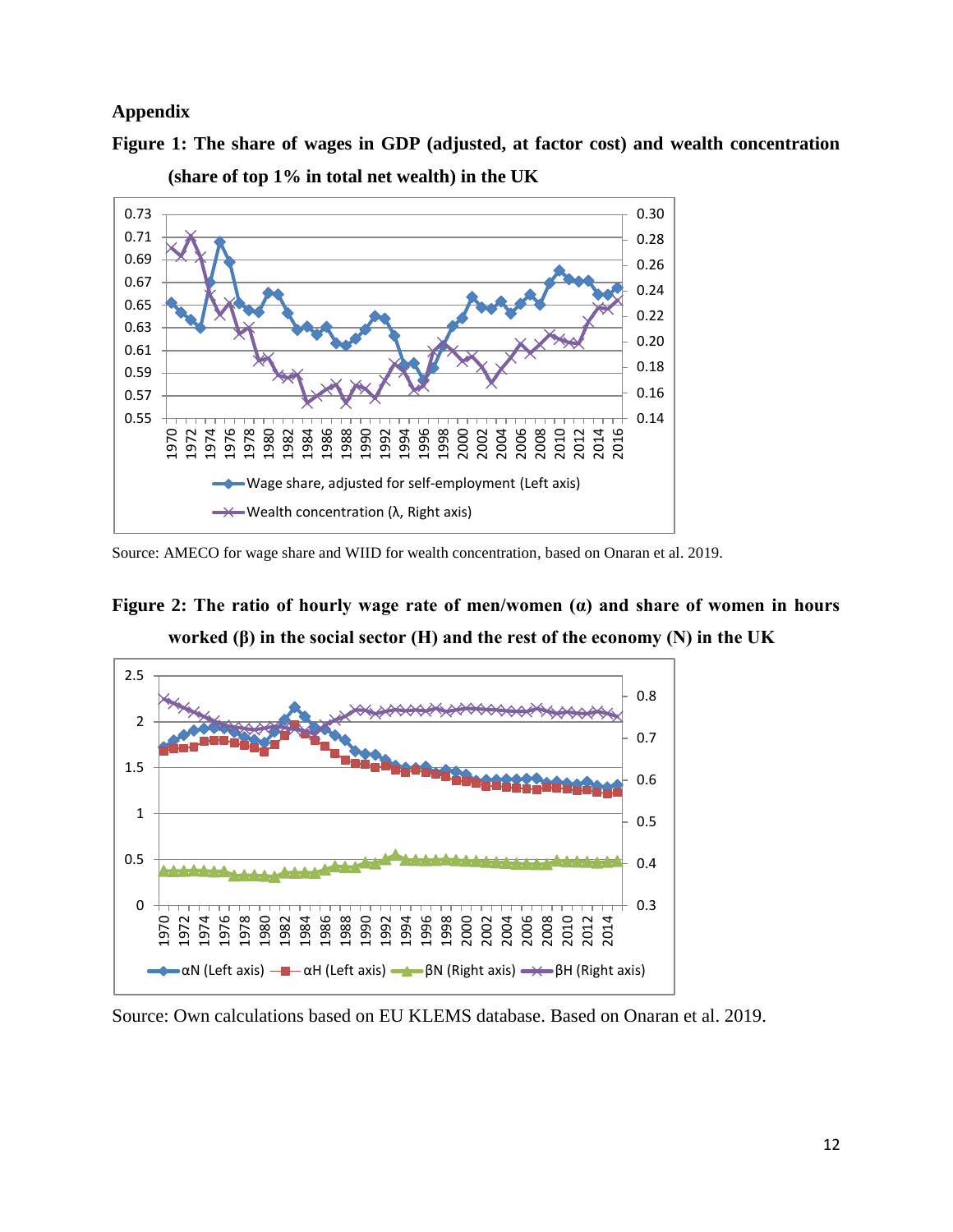#### **Table 1: The total (post-multiplier) effects of changes in wages and gender pay gap on the components of aggregate demand (as a ratio to GDP), GDP, employment (hours) and public debt/GDP**

|           |                                |                |                                                                                                                                                                                                  |                 |                 |                                        |                | %-point change |              |              |                                         |                      |                   |
|-----------|--------------------------------|----------------|--------------------------------------------------------------------------------------------------------------------------------------------------------------------------------------------------|-----------------|-----------------|----------------------------------------|----------------|----------------|--------------|--------------|-----------------------------------------|----------------------|-------------------|
|           |                                |                |                                                                                                                                                                                                  |                 |                 | %-point change  %-point change         |                | in public      |              |              |                                         |                      |                   |
|           |                                |                | %-point change                                                                                                                                                                                   |                 |                 | in public social $\vert$ in government |                | physical       |              |              |                                         |                      |                   |
|           | %-point change  %-point change |                | in private                                                                                                                                                                                       |                 | %-point change  | infrastructure                         | current        | infrastructure |              |              | % change in   % change in   % change in |                      |                   |
|           | in consumption in consumption  |                | investment                                                                                                                                                                                       | %-point change  | in imports in N | investment                             | expenditure    | investment     | % Change     | total        | female                                  | male                 | %-point change in |
|           | in $N/GDP$                     | in $H/GDP$     | /GDP                                                                                                                                                                                             | in exports /GDP | /GDP            | /GDP                                   | /GDP           | /GDP           | in GDP       |              | employment employment employment        |                      | public debt /GDP  |
|           | $\Delta C^N/Y$                 | $\Delta C^H/Y$ | $\Delta I/Y$                                                                                                                                                                                     | $\Delta$ X/Y    | $\Delta M/Y$    | $\Delta G^H/Y$                         | $\Delta G^C/Y$ | $\Delta I^G/Y$ | $\Delta Y/Y$ | $\Delta E/E$ | $\Delta E^F/E^F$                        | $\Delta E^{M}/E^{M}$ | $\Delta$ D/Y      |
|           | (1)                            | (2)            | (3)                                                                                                                                                                                              | (4)             | (5)             | (6)                                    | (7)            | (8)            | $(9)^{(i)}$  | (10)         | (11)                                    | (12)                 | (13)              |
|           |                                |                | A. The effects of a 1% increase in female and male wages in N                                                                                                                                    |                 |                 |                                        |                |                |              |              |                                         |                      |                   |
| SR(ii)    | 0.356                          | 0.013          | 0.046                                                                                                                                                                                            | $-0.045$        | 0.188           | 0.030                                  | 0.025          | 0.007          | 0.244        | 0.257        | 0.263                                   | 0.251                | $-0.184$          |
| MR(i)     | 0.133                          | 0.002          | 0.067                                                                                                                                                                                            | $-0.008$        | 0.085           | 0.018                                  | 0.015          | 0.004          | 0.146        | $-0.556$     | $-0.472$                                | $-0.623$             | $-0.208$          |
|           |                                |                | B. Closing gender pay gap in N by 1% : the effects of a 1% increase in only female wages in N (1% decline in $\alpha^{N}$ )                                                                      |                 |                 |                                        |                |                |              |              |                                         |                      |                   |
| <b>SR</b> | 0.091                          | 0.006          | 0.013                                                                                                                                                                                            | $-0.014$        | 0.051           | 0.007                                  | 0.006          | 0.002          | 0.062        | 0.065        | 0.066                                   | 0.063                | $-0.053$          |
| <b>MR</b> | 0.048                          | 0.003          | 0.011                                                                                                                                                                                            | $-0.011$        | 0.031           | 0.003                                  | 0.003          | 0.001          | 0.027        | $-0.105$     | $-0.089$                                | $-0.118$             | $-0.069$          |
|           |                                |                | C. The effects of a 1% increase in female and male wages in H                                                                                                                                    |                 |                 |                                        |                |                |              |              |                                         |                      |                   |
| <b>SR</b> | 0.215                          | 0.064          | 0.121                                                                                                                                                                                            | 0.000           | 0.163           | 0.134                                  | 0.043          | 0.013          | 0.427        | 0.449        | 0.461                                   | 0.440                | $-0.170$          |
| <b>MR</b> | 0.067                          | 0.057          | 0.108                                                                                                                                                                                            | 0.020           | 0.086           | 0.122                                  | 0.034          | 0.010          | 0.330        | $-0.030$     | 0.022                                   | $-0.071$             | $-0.119$          |
|           |                                |                | D. Closing gender pay gap in H by 1% : the effects of a 1% increase in only female wages in H(1% decline in $\alpha^{\rm H}$ )                                                                   |                 |                 |                                        |                |                |              |              |                                         |                      |                   |
| <b>SR</b> | 0.148                          | 0.051          | 0.086                                                                                                                                                                                            | 0.000           | 0.116           | 0.090                                  | 0.030          | 0.009          | 0.298        | 0.314        | 0.322                                   | 0.308                | $-0.155$          |
| <b>MR</b> | 0.044                          | 0.046          | 0.079                                                                                                                                                                                            | 0.014           | 0.063           | 0.082                                  | 0.024          | 0.007          | 0.232        | $-0.024$     | 0.012                                   | $-0.054$             | $-0.112$          |
|           |                                |                | E: The effects of a 1% increase in female and male wages in both N and H (iii)                                                                                                                   |                 |                 |                                        |                |                |              |              |                                         |                      |                   |
| <b>SR</b> | 0.571                          | 0.077          | 0.167                                                                                                                                                                                            | $-0.045$        | 0.352           | 0.163                                  | 0.068          | 0.020          | 0.670        | 0.706        | 0.724                                   | 0.691                | $-0.354$          |
| <b>MR</b> | 0.200                          | 0.059          | 0.175                                                                                                                                                                                            | 0.011           | 0.171           | 0.140                                  | 0.049          | 0.014          | 0.476        | $-0.586$     | $-0.451$                                | $-0.694$             | $-0.327$          |
|           |                                |                | F. Upward convergence: The effects of a 2% increase in female wages and 1% increase in male wages in both N and H (closing gender pay gaps by 1%; 1% decline in $\alpha^H$ iand $\alpha^N$ (iv)) |                 |                 |                                        |                |                |              |              |                                         |                      |                   |
| <b>SR</b> | 0.811                          | 0.133          | 0.266                                                                                                                                                                                            | $-0.059$        | 0.519           | 0.261                                  | 0.105          | 0.031          | 1.030        | 1.085        | 1.113                                   | 1.062                | $-0.562$          |
| <b>MR</b> | 0.292                          | 0.108          | 0.265                                                                                                                                                                                            | 0.013           | 0.265           | 0.225                                  | 0.075          | 0.022          | 0.736        | $-0.715$     | $-0.528$                                | $-0.865$             | $-0.507$          |

Notes: Based on Onaran et al. 2019. (i) Column  $(9)=(1)+(2)+(3)+(4)-(5)+(6)+(7)+(8)$ . In each column, the effects are multiplied by the wage rate in the relevant sector and divided

(ii) SR: short run. MR: medium-run, defined as the cumulative of the effects in the short-run and the next period when productivity changes.

(iii) Sum of the effects in simulations  $(A)$  and  $(C)$ 

(iv) Sum of the effects in simulations (A), (B), (C) and (D)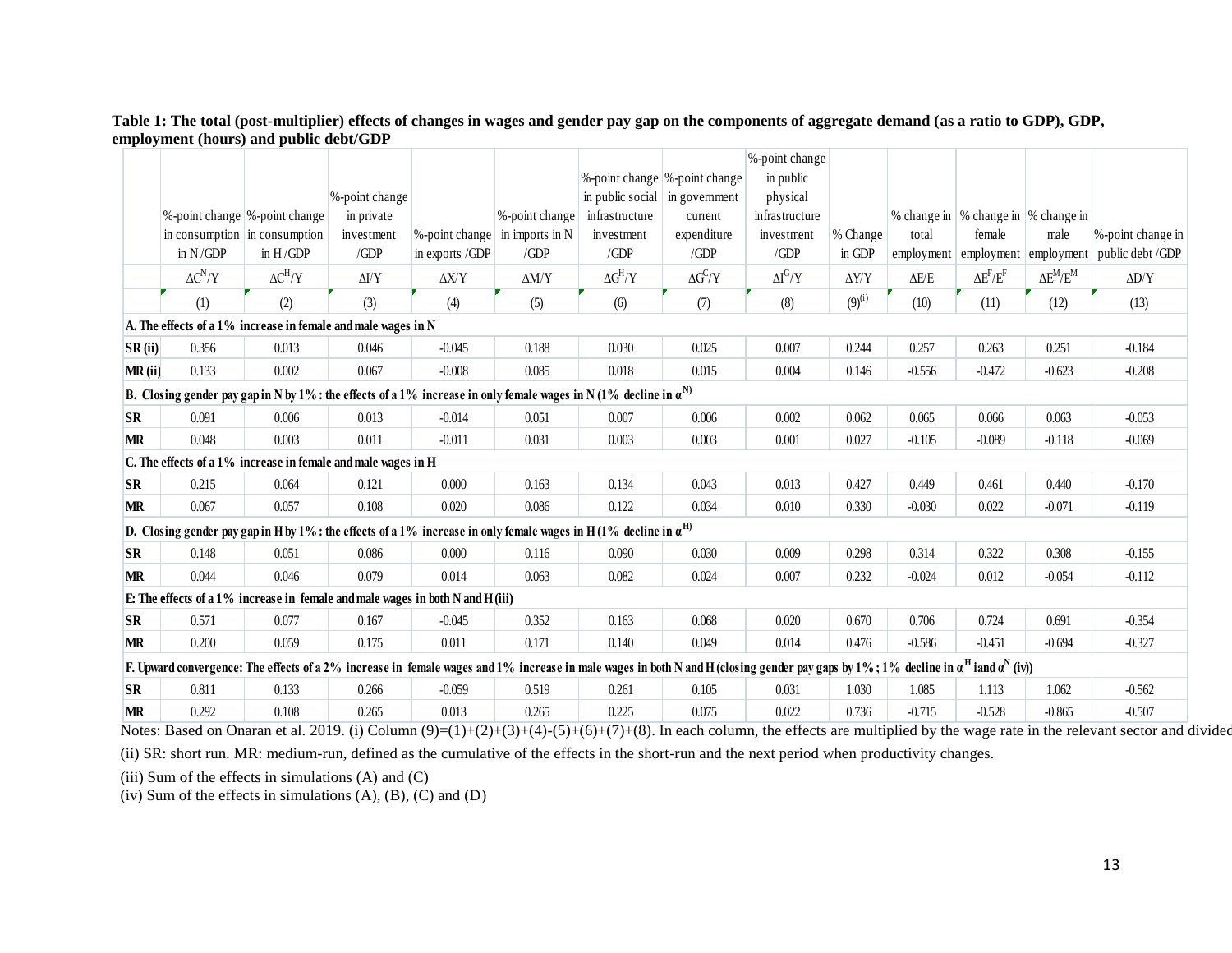**Table 2: The total (post-multiplier) effects of changes in fiscal policies on the components of aggregate demand (as a ratio to GDP), GDP, employment (hours) and public debt/GDP**

|                                                                             |                                                                                                                   |                |                |                                        |                |                                |                | %-point change |              |              |                                       |                      |                   |  |  |
|-----------------------------------------------------------------------------|-------------------------------------------------------------------------------------------------------------------|----------------|----------------|----------------------------------------|----------------|--------------------------------|----------------|----------------|--------------|--------------|---------------------------------------|----------------------|-------------------|--|--|
|                                                                             |                                                                                                                   |                |                |                                        |                | %-point change  %-point change |                | in public      |              |              |                                       |                      |                   |  |  |
|                                                                             |                                                                                                                   |                | %-point change |                                        |                | in public social in government |                | physical       |              |              |                                       |                      |                   |  |  |
|                                                                             | %-point change  %-point change                                                                                    |                | in private     |                                        | %-point change | infrastructure                 | current        | infrastructure |              |              | % change in  % change in  % change in |                      |                   |  |  |
|                                                                             | in consumption in consumption                                                                                     |                | investment     | %-point change $\vert$ in imports in N |                | investment                     | expenditure    | investment     | % Change     | total        | female                                | male                 | %-point change in |  |  |
|                                                                             | in $N/GDP$                                                                                                        | in $H/GDP$     | /GDP           | in exports /GDP                        | /GDP           | /GDP                           | /GDP           | /GDP           | in GDP       | employment   | employment employment                 |                      | public debt /GDP  |  |  |
|                                                                             | $\Delta C^N/Y$                                                                                                    | $\Delta C^H/Y$ | $\Delta I/Y$   | $\Delta X/Y$                           | $\Delta M/Y$   | $\Delta G^H/Y$                 | $\Delta G^C/Y$ | $\Delta I^G/Y$ | $\Delta Y/Y$ | $\Delta E/E$ | $\Delta E^F/E^F$                      | $\Delta E^{M}/E^{M}$ | $\Delta D/Y$      |  |  |
|                                                                             | (1)                                                                                                               | (2)            | (3)            | (4)                                    | (5)            | (6)                            | (7)            | (8)            | $(9)^{(i)}$  | (10)         | (11)                                  | (12)                 | (13)              |  |  |
|                                                                             | A. The effects of a 1%-point increase in public purple social infrastructure investment/GDP $(\kappa^{\text{H}})$ |                |                |                                        |                |                                |                |                |              |              |                                       |                      |                   |  |  |
| SR(ii)                                                                      | 1.847                                                                                                             | 0.071          | 0.960          | 0.000                                  | 1.200          | 1.435                          | 0.365          | 0.107          | 3.585        | 5.454        | 6.722                                 | 4.437                | $-0.981$          |  |  |
| MR(ii)                                                                      | 0.649                                                                                                             | 0.018          | 0.753          | 0.148                                  | 0.545          | 1.328                          | 0.276          | 0.081          | 2.707        | 1.674        | 3.238                                 | 0.420                | 0.497             |  |  |
|                                                                             | B. The effects of a 1%-point increase in public green physical infrastructure investment/GDP $(\kappa^G)$         |                |                |                                        |                |                                |                |                |              |              |                                       |                      |                   |  |  |
| <b>SR</b>                                                                   | 0.985                                                                                                             | 0.034          | 0.512          | 0.000                                  | 1.003          | 0.249                          | 0.208          | 1.061          | 2.046        | 2.154        | 2.210                                 | 2.109                | $-0.213$          |  |  |
| <b>MR</b>                                                                   | 0.916                                                                                                             | 0.027          | 0.472          | 0.023                                  | 0.945          | 0.243                          | 0.204          | 1.060          | 1.999        | 1.660        | 1.764                                 | 1.576                | 0.550             |  |  |
|                                                                             | C. The effects of a 1% -point increase in the tax rate on profit income $(t^R)$                                   |                |                |                                        |                |                                |                |                |              |              |                                       |                      |                   |  |  |
| <b>SR</b>                                                                   | $-0.194$                                                                                                          | $-0.006$       | $-0.057$       | 0.000                                  | $-0.102$       | $-0.025$                       | $-0.021$       | $-0.006$       | $-0.208$     | $-0.219$     | $-0.224$                              | $-0.214$             | $-0.200$          |  |  |
| MR                                                                          | $-0.230$                                                                                                          | $-0.005$       | $-0.009$       | $-0.005$                               | $-0.094$       | $-0.025$                       | $-0.021$       | $-0.006$       | $-0.207$     | $-0.127$     | $-0.143$                              | $-0.114$             | $-0.478$          |  |  |
| D. The effects of a 1% -point increase in the tax rate on wealth $(t^{PW})$ |                                                                                                                   |                |                |                                        |                |                                |                |                |              |              |                                       |                      |                   |  |  |
| <b>SR</b>                                                                   | 0.298                                                                                                             | 0.015          | 0.802          | 0.000                                  | 0.442          | 0.110                          | 0.092          | 0.027          | 0.902        | 0.949        | 0.974                                 | 0.930                | $-4.264$          |  |  |
| <b>MR</b>                                                                   | 1.986                                                                                                             | 0.066          | 3.199          | 0.020                                  | 2.070          | 0.521                          | 0.436          | 0.128          | 4.285        | 4.134        | 4.293                                 | 4.006                | $-10.268$         |  |  |
|                                                                             | E. The effects of a 1% -point increase in the tax rate on wage income $(t^W)$                                     |                |                |                                        |                |                                |                |                |              |              |                                       |                      |                   |  |  |
| <b>SR</b>                                                                   | $-1.080$                                                                                                          | $-0.038$       | $-0.321$       | 0.000                                  | $-0.570$       | $-0.142$                       | $-0.119$       | $-0.035$       | $-1.164$     | $-1.226$     | $-1.257$                              | $-1.200$             | 0.212             |  |  |
| <b>MR</b>                                                                   | $-1.156$                                                                                                          | $-0.034$       | $-0.394$       | $-0.027$                               | $-0.614$       | $-0.162$                       | $-0.136$       | $-0.040$       | $-1.335$     | $-0.888$     | $-0.983$                              | $-0.812$             | 0.053             |  |  |

Notes: Based on Onaran et al. 2019. (i) Column (9)=(1)+(2)+(3)+(4)-(5)+(6)+(7)+(8). In each column, the marginal effects are divided by Y.

(ii) SR: short run. MR: medium-run, defined as the cumulative of the effects in the short-run and the next period when productivity in N changes endogenously.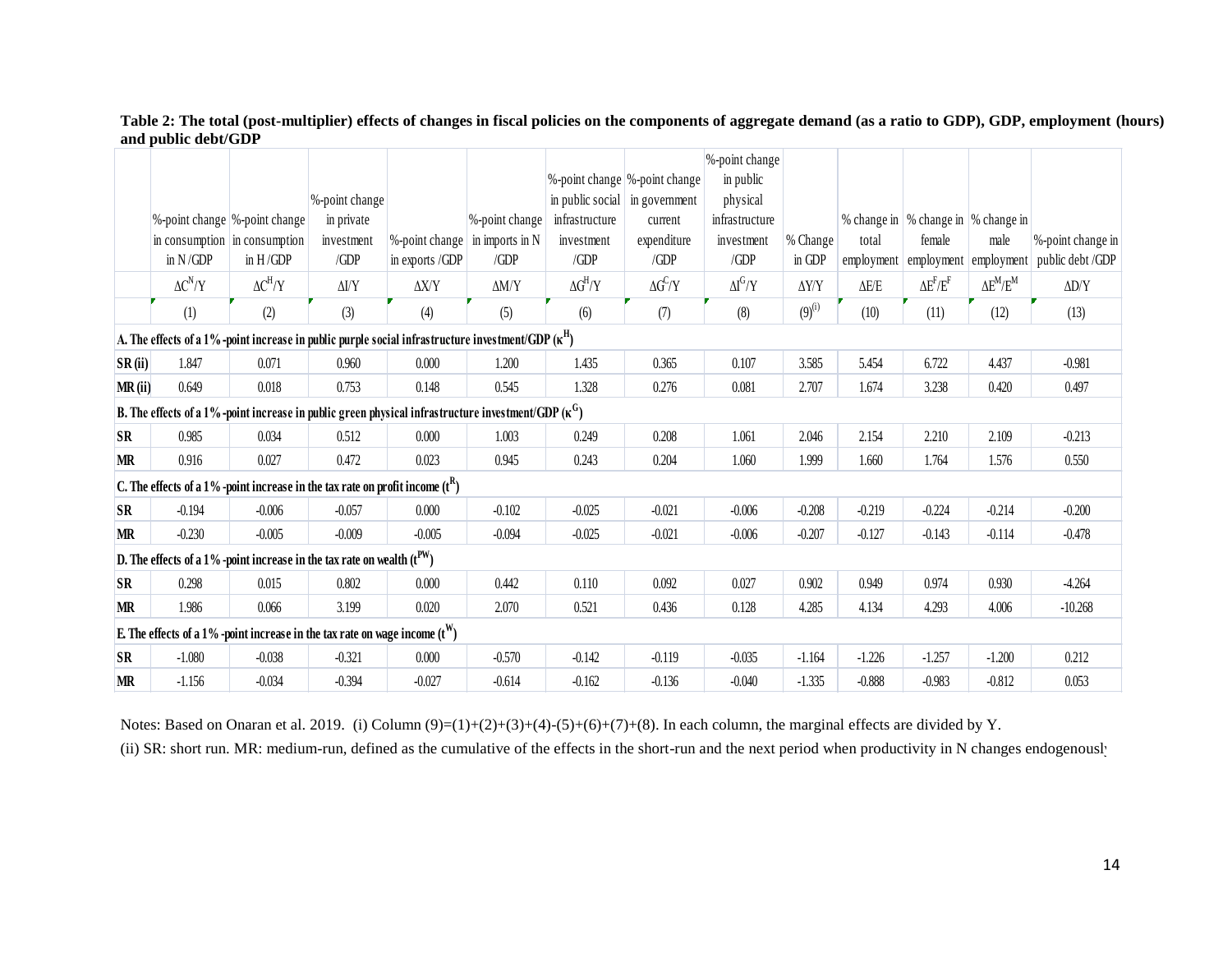**Table 3: The total (post-multiplier) effects of mix of labour market and fiscal policies on the components of aggregate demand (as a ratio to GDP), GDP, employment (hours) and public debt/GDP**

|           |                                                                                                                                                                                                                                             |                                |                |                 |                 |                |                                | %-point change |                  |              |                                         |                      |                                                                                                                                                                                                                                  |
|-----------|---------------------------------------------------------------------------------------------------------------------------------------------------------------------------------------------------------------------------------------------|--------------------------------|----------------|-----------------|-----------------|----------------|--------------------------------|----------------|------------------|--------------|-----------------------------------------|----------------------|----------------------------------------------------------------------------------------------------------------------------------------------------------------------------------------------------------------------------------|
|           |                                                                                                                                                                                                                                             |                                |                |                 |                 |                | %-point change  %-point change | in public      |                  |              |                                         |                      |                                                                                                                                                                                                                                  |
|           |                                                                                                                                                                                                                                             |                                | %-point change |                 |                 |                | in public social in government | physical       |                  |              |                                         |                      |                                                                                                                                                                                                                                  |
|           |                                                                                                                                                                                                                                             | %-point change  %-point change | in private     |                 | %-point change  | infrastructure | current                        | infrastructure |                  |              | % change in   % change in   % change in |                      |                                                                                                                                                                                                                                  |
|           |                                                                                                                                                                                                                                             | in consumption in consumption  | investment     | %-point change  | in imports in N | investment     | expenditure                    | investment     | % Change         | total        | female                                  | male                 | %-point change in                                                                                                                                                                                                                |
|           | in $N/GDP$                                                                                                                                                                                                                                  | in $H/GDP$                     | /GDP           | in exports /GDP | /GDP            | /GDP           | /GDP                           | /GDP           | in GDP           |              | employment employment employment        |                      | public debt /GDP                                                                                                                                                                                                                 |
|           | $\Delta C^N/Y$                                                                                                                                                                                                                              | $\Delta C^H/Y$                 | $\Delta I/Y$   | $\Delta$ X/Y    | $\Delta M/Y$    | $\Delta G^H/Y$ | $\Delta G^C/Y$                 | $\Delta I^G/Y$ | $\Delta Y\!/\!Y$ | $\Delta E/E$ | $\Delta E^F/E^F$                        | $\Delta E^{M}/E^{M}$ | $\Delta$ D/Y                                                                                                                                                                                                                     |
|           | (1)                                                                                                                                                                                                                                         | (2)                            | (3)            | (4)             | (5)             | (6)            | (7)                            | (8)            | $(9)^{(i)}$      | (10)         | (11)                                    | (12)                 | (13)                                                                                                                                                                                                                             |
|           |                                                                                                                                                                                                                                             |                                |                |                 |                 |                |                                |                |                  |              |                                         |                      | A. Purple public investment and upward convergence in wages: The effects of a 1% -point increase in public social infrastructure investment/GDP ( $\kappa^{\rm H}$ ) and closing gender gaps via upward convergence in wages via |
|           | $2\%$ increase in female wages and $1\%$ increase in male wages in both N and H(ii)                                                                                                                                                         |                                |                |                 |                 |                |                                |                |                  |              |                                         |                      |                                                                                                                                                                                                                                  |
| <b>SR</b> | 2.658                                                                                                                                                                                                                                       | 0.205                          | 1.226          | $-0.059$        | 1.719           | 1.696          | 0.470                          | 0.138          | 4.615            | 6.539        | 7.835                                   | 5.500                | $-1.543$                                                                                                                                                                                                                         |
| <b>MR</b> | 0.941                                                                                                                                                                                                                                       | 0.126                          | 1.018          | 0.161           | 0.809           | 1.554          | 0.351                          | 0.103          | 3.443            | 0.959        | 2.710                                   | $-0.445$             | $-0.010$                                                                                                                                                                                                                         |
|           | B. Purple and green public investment and upward convergence in wages: The effects of a 1% -point increase in public social and physical infrastructure investment/GDP ( $\kappa^{\rm H}$ and $\kappa^{\rm G}$ ) and closing gender gaps vi |                                |                |                 |                 |                |                                |                |                  |              |                                         |                      |                                                                                                                                                                                                                                  |
|           | upward convergence in wages via 2% increase in female wages and 1% increase in male wages in both N and H (iii)                                                                                                                             |                                |                |                 |                 |                |                                |                |                  |              |                                         |                      |                                                                                                                                                                                                                                  |
| <b>SR</b> | 3.643                                                                                                                                                                                                                                       | 0.239                          | 1.738          | $-0.059$        | 2.722           | 1.945          | 0.678                          | 1.199          | 6.661            | 8.693        | 10.044                                  | 7.609                | $-1.756$                                                                                                                                                                                                                         |
| <b>MR</b> | 1.856                                                                                                                                                                                                                                       | 0.153                          | 1.490          | 0.184           | 1.754           | 1.797          | 0.554                          | 1.163          | 5.443            | 2.619        | 4.475                                   | 1.132                | 0.540                                                                                                                                                                                                                            |
|           | C. Progressive income tax: The effects of a 1% -point increase in the tax rate on profit income $(t^R)$ and a 1% -point decrease in the tax rate on wages $(t^W)$ (iv)                                                                      |                                |                |                 |                 |                |                                |                |                  |              |                                         |                      |                                                                                                                                                                                                                                  |
| <b>SR</b> | 0.887                                                                                                                                                                                                                                       |                                |                |                 |                 |                |                                |                | 0.956            | 1.007        | 1.033                                   | 0.986                | $-0.412$                                                                                                                                                                                                                         |
|           |                                                                                                                                                                                                                                             | 0.032                          | 0.264          | 0.000           | 0.469           | 0.116          | 0.097                          | 0.029          |                  |              |                                         |                      |                                                                                                                                                                                                                                  |
| <b>MR</b> | 0.926                                                                                                                                                                                                                                       | 0.029                          | 0.385          | 0.022           | 0.519           | 0.137          | 0.115                          | 0.034          | 1.129            | 0.761        | 0.840                                   | 0.698                | $-0.531$                                                                                                                                                                                                                         |
|           |                                                                                                                                                                                                                                             |                                |                |                 |                 |                |                                |                |                  |              |                                         |                      | D. Purple and green public investment, upward convergence in wages, and progressive income and wealth taxation: a 1%-point increase in public social and physical infrastructure investment/GDP (k " and k") and                 |
|           | closing gender gaps via upward convergence in wages via 2% increase in female wages and 1% increase in both Mand Ha 1% -point increase in the tax rate on profit income (t <sup>R</sup> ), a 1% -point                                      |                                |                |                 |                 |                |                                |                |                  |              |                                         |                      |                                                                                                                                                                                                                                  |
|           |                                                                                                                                                                                                                                             |                                |                |                 |                 |                |                                |                |                  |              |                                         |                      |                                                                                                                                                                                                                                  |
| <b>SR</b> | decrease in the tax rate on wages ( $t^W$ ) and a 1% -point increase in the tax rate on wealth ( $t^{PW}$ )(v)<br>4.827                                                                                                                     | 0.286                          | 2.804          | $-0.059$        | 3.632           | 2.171          | 0.867                          | 1.255          | 8.519            | 10.649       | 12.051                                  | 9.525                | $-6.431$                                                                                                                                                                                                                         |
| <b>MR</b> | 4.767                                                                                                                                                                                                                                       | 0.248                          | 5.074          | 0.226           | 4.344           | 2.455          | 1.105                          | 1.325          | 10.856           | 7.514        | 9.607                                   | 5.836                | $-10.259$                                                                                                                                                                                                                        |

(ii) Sum of the effects in simulations (A) in Table 2 and (F) in Table 1.

(iii) Sum of the effects in simulations (A) and (B) in Table 2 and (F) in Table 1.

(iv) The effects in simulations (C) minus (E) in Table 2.

(v) The effects in simulations (A) plus (B) plus (C) plus (D) minus (E) in Table 2 plus (F) in Table 1.